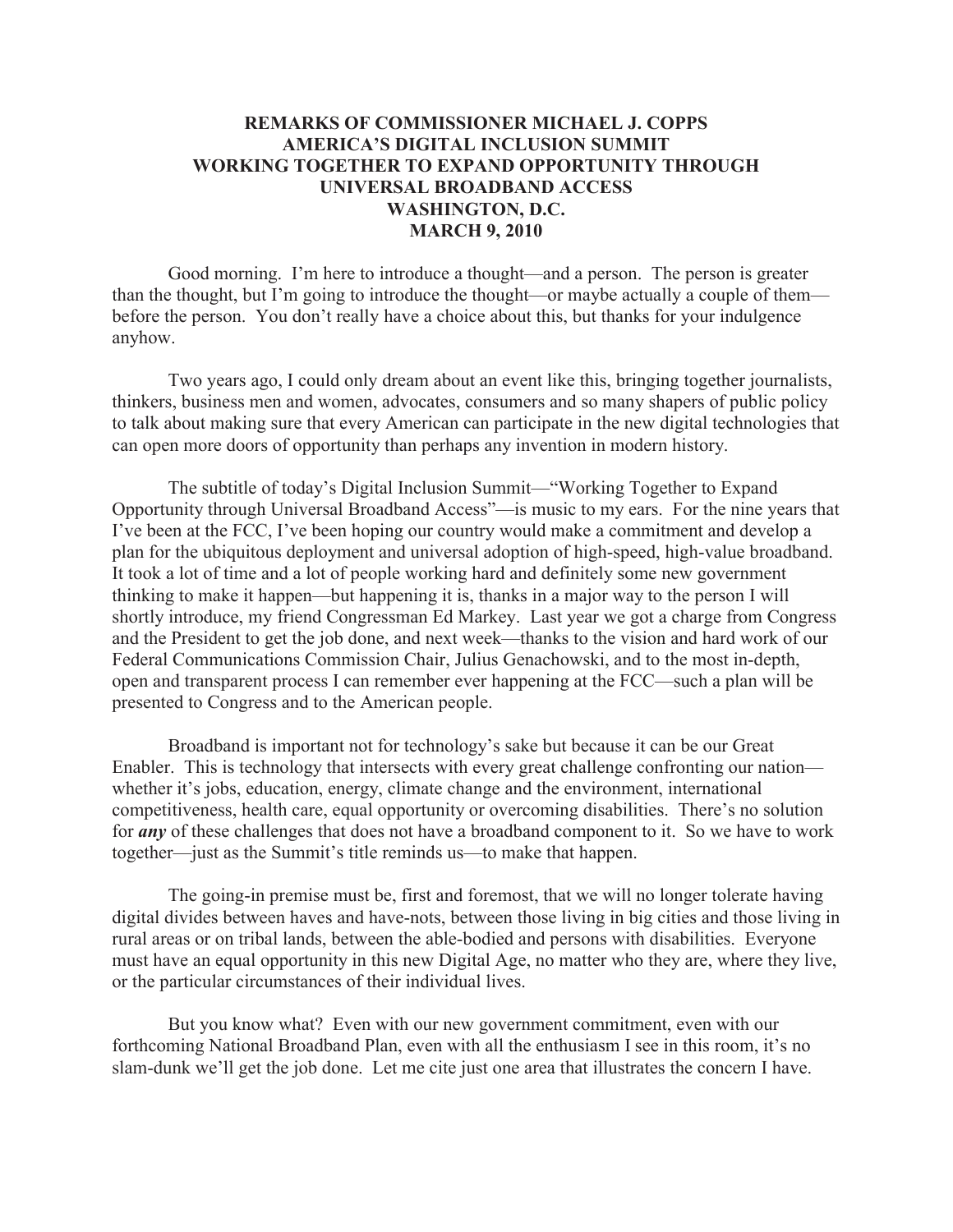The country doesn't talk about it enough yet, but thanks to the Knight Commission Report, I think that's beginning to change.

I think many of us here agree that there is no greater benefit that broadband can deliver than its ability to help inform our civic dialogue and stimulate citizen engagement in our democracy. The future town square will be paved with broadband bricks, but how do we make that town square accessible to all? How do we ensure that it reflects the diverse voices of our diverse country?

As the Knight Commission Report so effectively points out, sustaining democracy in the Digital Age by effectively informing all of our communities is a core challenge for our stillyoung 21<sup>st</sup> century. There is good news. Already we see a blossoming participatory and experimental culture on the Internet. We see evolving new platforms that astound us, from smart phones to tablets to the advent of at-home 3-D viewing. We have the world at our finger-tips.

Yet even as Americans consumed 1.3 trillion hours of media in 2008, the production and distribution of essential news and information content has never been more in doubt. It will come as no surprise to many of you in this room that I have deep and abiding concerns about the state of our current media and our journalistic institutions. The same hyper-speculation and consolidation that infected so much of our economy, coupled with an almost total lack of public interest oversight of our broadcast media, decimated newsrooms, brought pink slips to many thousands of journalists, put investigative journalism on the endangered species list, and replaced too much real news with too much glitzy infotainment and, to be frank, with an often dumbeddown democratic dialogue. Our country cannot afford to have the same harms that have been visited upon traditional media today to undercut the potential of new media in the Digital Age.

But it may be happening already. All players are not yet equal in the new digital age, all networks are not open and pulsing with the lifeblood of Internet freedom, and what happens to us on the Internet depends not just on where we choose to go, but where others would have us go. We can all go to our homes or offices and send wonderful messages into the ether. How—or if—those messages ever get heard—how we keep them from evaporating into the ether—is an entirely different matter. What a lost opportunity it would be—what a tragic irony of history—if this liberating new technology ended, through no inherent fault of its own, by failing those who have struggled so long and hard for access to the tools of opportunity that they need to be full participants in society.

Think with me for a moment about just one group—our brothers and sisters who live with disabilities—to realize the importance of digital inclusion and broadband openness. I have had the wonderful and totally inspiring experience of working with many disabilities communities, beginning with my very first speech as a Commissioner to a deaf and hard-ofhearing audience in 2001. I was bowled over to see first-hand the obstacles standing in the way of what it was that they wanted—and what they wanted was no more than the opportunity to be fully productive and fully self-realized members of our society. And here were the new tools and services of the broadband era that could make such a difference for them—so close, but yet so far away. When we have people who seek no more than honest opportunity, when we have the tools to make it happen, and when we have this brief moment in time to combine the great